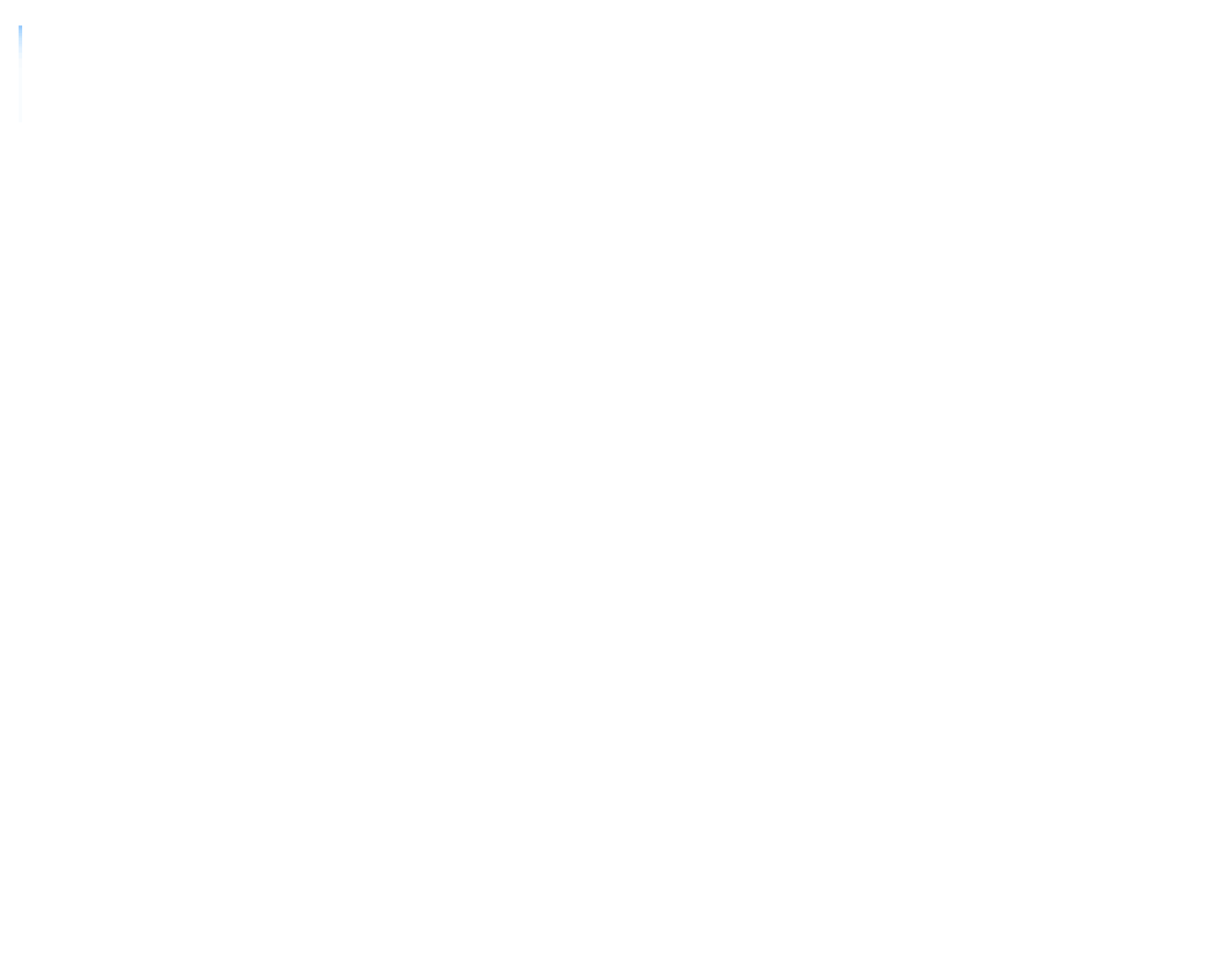| <b>Permit Number</b>                                             | <b>Location Address</b>                                          | <b>Issue Date</b> | Owner                         | Phone            | Contractor                             | <b>Phone</b>   | Valuation   | Sq Ft |
|------------------------------------------------------------------|------------------------------------------------------------------|-------------------|-------------------------------|------------------|----------------------------------------|----------------|-------------|-------|
|                                                                  | COM Renov Remodel Tower/Bldg-Upgr/Co-Loc/Antennas                |                   |                               |                  |                                        |                |             |       |
| CREN-2-17-8969                                                   | 164 FLAT CREEK TRL                                               | 02/28/2017        | T-Mobile T-Mobile             |                  | <b>SBA Network Services, INC</b>       | (205)240-6500  | 12,000      | 0     |
| Permit(s)                                                        | Totals For COM Renov Remodel Tower/Bldg-Upgr/Co-Loc/Antennas : 1 |                   |                               |                  |                                        |                | 12,000      | 0     |
|                                                                  | <b>COM Stand Alone E Generator/Xfer Switch</b>                   |                   |                               |                  |                                        |                |             |       |
| CSAE-2-17-8984                                                   | 167 OMIN RD                                                      | 02/17/2017        | The 92 LLC The 92 LLC         | (704)242-0747    | John Brooks                            | (704) 242-0747 | 4,000       | 0     |
| Totals For COM Stand Alone E Generator/Xfer Switch : 1 Permit(s) |                                                                  |                   |                               |                  |                                        |                | 4,000       | 0     |
| <b>RES Addition Garage</b>                                       |                                                                  |                   |                               |                  |                                        |                |             |       |
| RADD-2-17-8972                                                   | 140 Davenport PL                                                 | 02/01/2017        | <b>Test Test</b>              | $(555)$ 555-5555 | WendyCamm                              |                | $\mathbf 0$ | 0     |
| RADD-1-17-8868                                                   | 190 BROOKSHIRE DR                                                | 02/13/2017        | <b>Barry Abshire</b>          | (770)312-7821    | Heritage Builders Inc                  | (770)833-0533  | 20,000      | 539   |
|                                                                  | <b>Totals For RES Addition Garage: 2 Permit(s)</b>               |                   |                               |                  |                                        |                | 20,000      | 539   |
| <b>RES Addition Porch/Patio/Screen</b>                           |                                                                  |                   |                               |                  |                                        |                |             |       |
| RADD-1-17-8920                                                   | 155 ALFORD DR                                                    | 02/02/2017        | Ronald & Cressida Chance      | (770)312-5605    | Greg Love Homes, Inc                   | (770)560-6664  | 20,000      | 168   |
| RADD-1-17-8908                                                   | 237 MORGAN MILL RD                                               | 02/07/2017        | Norman Keith & Holly Parisher | (678) 313-0918   | ny Robertson Construction              | (770)714-6135  | 15,703      | 406   |
|                                                                  | Totals For RES Addition Porch/Patio/Screen: 2 Permit(s)          |                   |                               |                  |                                        |                | 35,703      | 574   |
| <b>RES Addition Sunroom</b>                                      |                                                                  |                   |                               |                  |                                        |                |             |       |
| RADD-1-17-8896                                                   | 190 BROOKSHIRE DM                                                | 02/13/2017        | <b>Barry Abshire</b>          | (770)312-7821    | Heritage Builders Inc                  | (770)833-0533  | 20,000      | 600   |
|                                                                  | <b>Totals For RES Addition Sunroom: 1 Permit(s)</b>              |                   |                               |                  |                                        |                | 20,000      | 600   |
| <b>RES Enclosure Garage</b>                                      |                                                                  |                   |                               |                  |                                        |                |             |       |
| RENC-2-17-8975                                                   | 150 RAYMOND CT                                                   | 02/23/2017        | Judith Pearson                | (404) 545-0544   | Humber Construction LLC. (770)719-0753 |                | 25,000      | 537   |
|                                                                  | <b>Totals For RES Enclosure Garage: 1 Permit(s)</b>              |                   |                               |                  |                                        |                | 25,000      | 537   |
| <b>RES Finish Basement</b>                                       |                                                                  |                   |                               |                  |                                        |                |             |       |
| RFIN-1-17-8873                                                   | 295 ACTON DR                                                     | 02/07/2017        | Jeffery Padia                 | (678)469-2984    | JEFFERY PADIA                          | (678)469-2984  | 55,000      | 2,800 |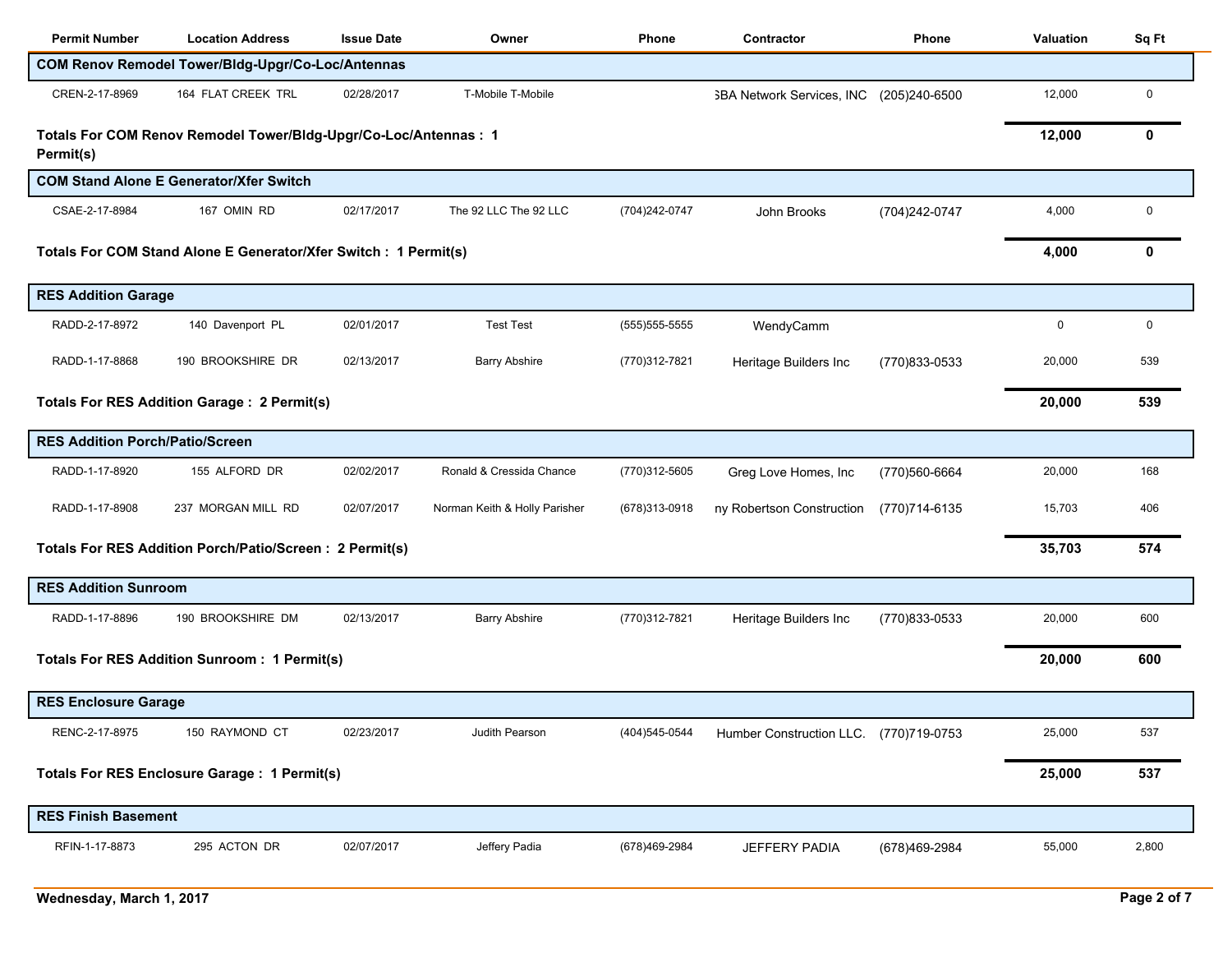| <b>Permit Number</b>       | <b>Location Address</b>                      | <b>Issue Date</b> | Owner                               | <b>Phone</b>   | Contractor                                | <b>Phone</b>   | Valuation | Sq Ft |
|----------------------------|----------------------------------------------|-------------------|-------------------------------------|----------------|-------------------------------------------|----------------|-----------|-------|
| RFIN-2-17-8950             | 1083 OLD GREENVILLE RD                       | 02/08/2017        | Philip & Valerie Mallon             | (770)313-9855  | <b>Phil Mallon</b>                        |                | 18,000    | 813   |
|                            | Totals For RES Finish Basement : 2 Permit(s) |                   |                                     |                |                                           |                | 73,000    | 3,613 |
| <b>RES New Deck</b>        |                                              |                   |                                     |                |                                           |                |           |       |
| RNEW-2-17-8960             | 150 GANTT LN                                 | 02/17/2017        | Horace & Sylvia Byne                | (678) 993-8764 | Park Atlanta Homes Inc                    |                | 5,000     | 494   |
|                            | Totals For RES New Deck: 1 Permit(s)         |                   |                                     |                |                                           |                | 5,000     | 494   |
| <b>RES New Garage</b>      |                                              |                   |                                     |                |                                           |                |           |       |
| RNEW-2-17-8978             | <b>BANKSTOWN RD</b>                          | 02/20/2017        | prest Construction Green Forest Con | (770)460-9925  | reen Forest Construction LL (770)460-9925 |                | 25,000    | 836   |
| RNEW-2-17-8979             | <b>BANKSTOWN RD</b>                          | 02/20/2017        | prest Construction Green Forest Con | (770)460-9925  | reen Forest Construction LL (770)460-9925 |                | 25,000    | 836   |
| RNEW-2-17-8980             | <b>BANKSTOWN RD</b>                          | 02/20/2017        | prest Construction Green Forest Con | (770)460-9925  | reen Forest Construction LL (770)460-9925 |                | 25,000    | 836   |
|                            | Totals For RES New Garage: 3 Permit(s)       |                   |                                     |                |                                           |                | 75,000    | 2,508 |
| <b>RES New SFD Brooks</b>  |                                              |                   |                                     |                |                                           |                |           |       |
| RNEW-2-17-8971             | Highway 85 Connector                         | 02/16/2017        | Nate Woods                          | (404)313-9286  | Dague Communities Inc.                    | (770)362-9868  | 280,000   | 3,082 |
|                            | Totals For RES New SFD Brooks : 1 Permit(s)  |                   |                                     |                |                                           |                | 280,000   | 3,082 |
| <b>RES New SFD Fayette</b> |                                              |                   |                                     |                |                                           |                |           |       |
| RNEW-1-17-8942             | 720 BECKY CT                                 | 02/02/2017        | Kimberly Waldrop                    | (770)318-8246  | K Waldrop Homes LLC                       | (770)318-8246  | 175,000   | 2,925 |
| RNEW-1-17-8875             | 240 HONEY LN                                 | 02/02/2017        | drop Homes, LLC K Waldrop Homes     | (770)318-8246  | K Waldrop Homes LLC                       | (770)318-8246  | 175,000   | 3,008 |
| RNEW-1-17-8886             | 115 Crescent Creek DR                        | 02/03/2017        | New Leaf Homes New Leaf Homes       | (678) 618-1478 | New Leaf Homes, LLC                       | (404) 260-7765 | 25,000    | 7,149 |
| RNEW-1-17-8888             | 316 HILLS BRIDGE RD                          | 02/06/2017        | <b>Brandon Harp</b>                 | (770) 789-2123 | Brandon Harp                              | (770) 789-2123 | 267,000   | 6,448 |
| RNEW-1-17-8911             | 130 SOUTHMILL LN                             | 02/08/2017        | Isey Communities Jeff Lindsey Comr  | (770)599-8700  | Jeff Lindsey Communities                  | (770)599-8700  | 226,000   | 7,759 |
| RNEW-1-17-8910             | 135 SOUTHMILL LN                             | 02/08/2017        | Isey Communities Jeff Lindsey Comr  | (770)599-8700  | Jeff Lindsey Communities                  | (770)599-8700  | 263,500   | 6,415 |
| RNEW-1-17-8906             | 140 SOUTHMILL LN                             | 02/08/2017        | Isey Communities Jeff Lindsey Comr  | (770)599-8700  | Jeff Lindsey Communities                  | (770)599-8700  | 186,000   | 7,023 |
| RNEW-1-17-8912             | 305 GRANDMAS LN                              | 02/08/2017        | Isey Communities Jeff Lindsey Comr  | (770)599-8700  | Jeff Lindsey Communities                  | (770)599-8700  | 176,550   | 4,235 |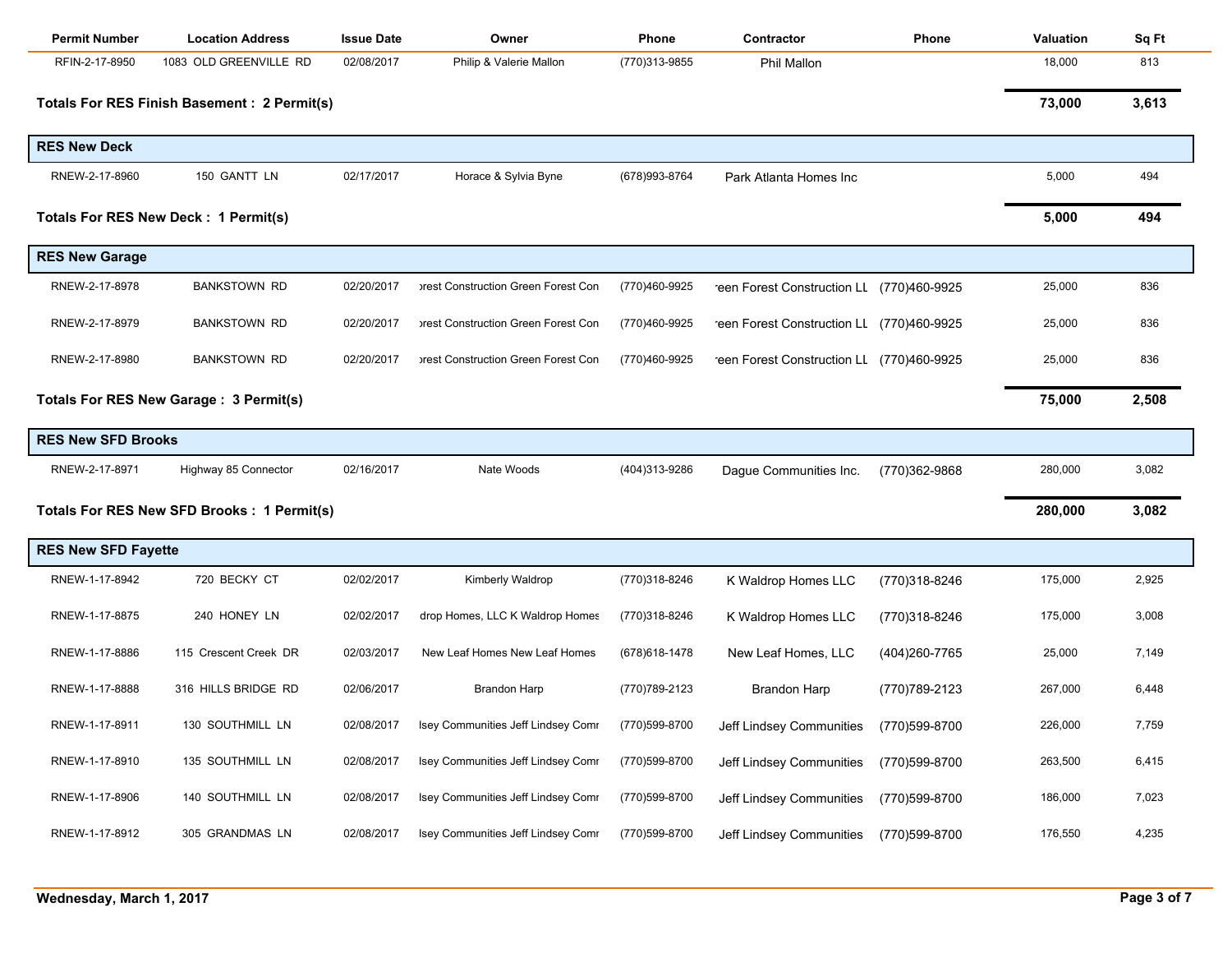| <b>Permit Number</b>                   | <b>Location Address</b>                                  | <b>Issue Date</b> | Owner                                 | Phone          | Contractor                                | <b>Phone</b>   | <b>Valuation</b> | Sq Ft   |
|----------------------------------------|----------------------------------------------------------|-------------------|---------------------------------------|----------------|-------------------------------------------|----------------|------------------|---------|
| RNEW-2-17-8982                         | <b>BANKSTOWN RD</b>                                      | 02/16/2017        | prest Construction Green Forest Con   | (770)460-9925  | reen Forest Construction LL               | (770)460-9925  | 350,000          | 4,899   |
| RNEW-2-17-8981                         | <b>BANKSTOWN RD</b>                                      | 02/16/2017        | prest Construction Green Forest Con   | (770)460-9925  | reen Forest Construction LL (770)460-9925 |                | 350,000          | 4,359   |
| RNEW-2-17-8962                         | 101 FLOWERS LN                                           | 02/17/2017        | Merrill Johnson                       | (404)909-4716  | Merrill Johnson                           | (404)909-4716  | 45,000           | 640     |
| RNEW-2-17-8959                         | 104 TRICKEM CREEK RD                                     | 02/20/2017        | S ANGELA HEALY                        | (678) 416-1753 | S ANGELA HEALY                            | (678)416-1753  | 200,000          | 4,125   |
| RNEW-2-17-8976                         | <b>BANKSTOWN RD</b>                                      | 02/20/2017        | prest Construction Green Forest Con   | (770)460-9925  | reen Forest Construction LL (770)460-9925 |                | 350,000          | 7,022   |
| RNEW-2-17-8983                         | <b>BANKSTOWN RD</b>                                      | 02/20/2017        | prest Construction Green Forest Con   | (770)460-9925  | reen Forest Construction LL (770)460-9925 |                | 300,000          | 3,989   |
| RNEW-1-17-8882                         | SNEAD RD                                                 | 02/21/2017        | Danny Ferrell                         | (678) 878-5468 | Chris Gibson Homes                        | (678) 878-5468 | 250,000          | 4,352   |
| RNEW-2-17-9000                         | 310 Navarre DV                                           | 02/21/2017        | .R. Horton-Crown D.R. Horton-Crow     | (678) 509-0538 | D.R. Horton-Crown, LLC                    | (678)509-0538  | 200,000          | 5,837   |
| RNEW-2-17-9002                         | 290 Navarre DR                                           | 02/21/2017        | orton Homes, Inc. D.R. Horton Home    | (770)730-7900  | D.R. Horton-Crown, LLC                    | (678)509-0538  | 200,000          | 4,622   |
| RNEW-2-17-9001                         | 300 Navarre DR                                           | 02/21/2017        | orton Homes, Inc. D.R. Horton Home    | (770) 730-7900 | D.R. Horton-Crown, LLC                    | (678)509-0538  | 200,000          | 5,192   |
| RNEW-2-17-8987                         | 230 HONEY LN                                             | 02/23/2017        | nrod Properties Penrod Properties, In | 770)461-3461   | mmell-Horton Contracting L                | (770)461-0304  | 180,000          | 3,932   |
| RNEW-2-17-9008                         | 535 WOODWARD DR                                          | 02/23/2017        | ning Construction Barentine Downin    | (770)560-7870  | entine & Downing Construc                 | (770)560-7870  | 250,000          | 4,468   |
| RNEW-2-17-8964                         | 140 HIETT CT                                             | 02/27/2017        | Funmi Abiodun                         | (404)822-0036  | Funmi Abiodun                             |                | 275,000          | 8,119   |
|                                        | Totals For RES New SFD Fayette : 21 Permit(s)            |                   |                                       |                |                                           |                | 4,644,050        | 106,518 |
| <b>RES New Storage Bldg / Shed</b>     |                                                          |                   |                                       |                |                                           |                |                  |         |
| RNEW-2-17-8948                         | 340 HOUSEMAN DR                                          | 02/07/2017        | Peter Ochabauer                       | (770)629-4916  | Peter Ochabauer                           |                | 20,000           | 294     |
|                                        | Totals For RES New Storage Bldg / Shed: 1 Permit(s)      |                   |                                       |                |                                           |                | 20,000           | 294     |
| <b>RES Notice of Violation Fayette</b> |                                                          |                   |                                       |                |                                           |                |                  |         |
| RNOV-2-17-8993                         | 390 MAGMAR LN                                            | 02/15/2017        | Bank of America Bank of America       |                | <b>Bank of America</b>                    |                | 0                | 0       |
|                                        | Totals For RES Notice of Violation Fayette : 1 Permit(s) |                   |                                       |                |                                           |                | 0                | 0       |
| <b>RES Pool New-Fayette</b>            |                                                          |                   |                                       |                |                                           |                |                  |         |
| RPOL-2-17-8954                         | 310 NEWHAVEN DR                                          | 02/17/2017        | John Brown                            | (706)540-2564  | <b>Classic City Pools</b>                 | (760) 540-2564 | 58,000           | 1,120   |

۰.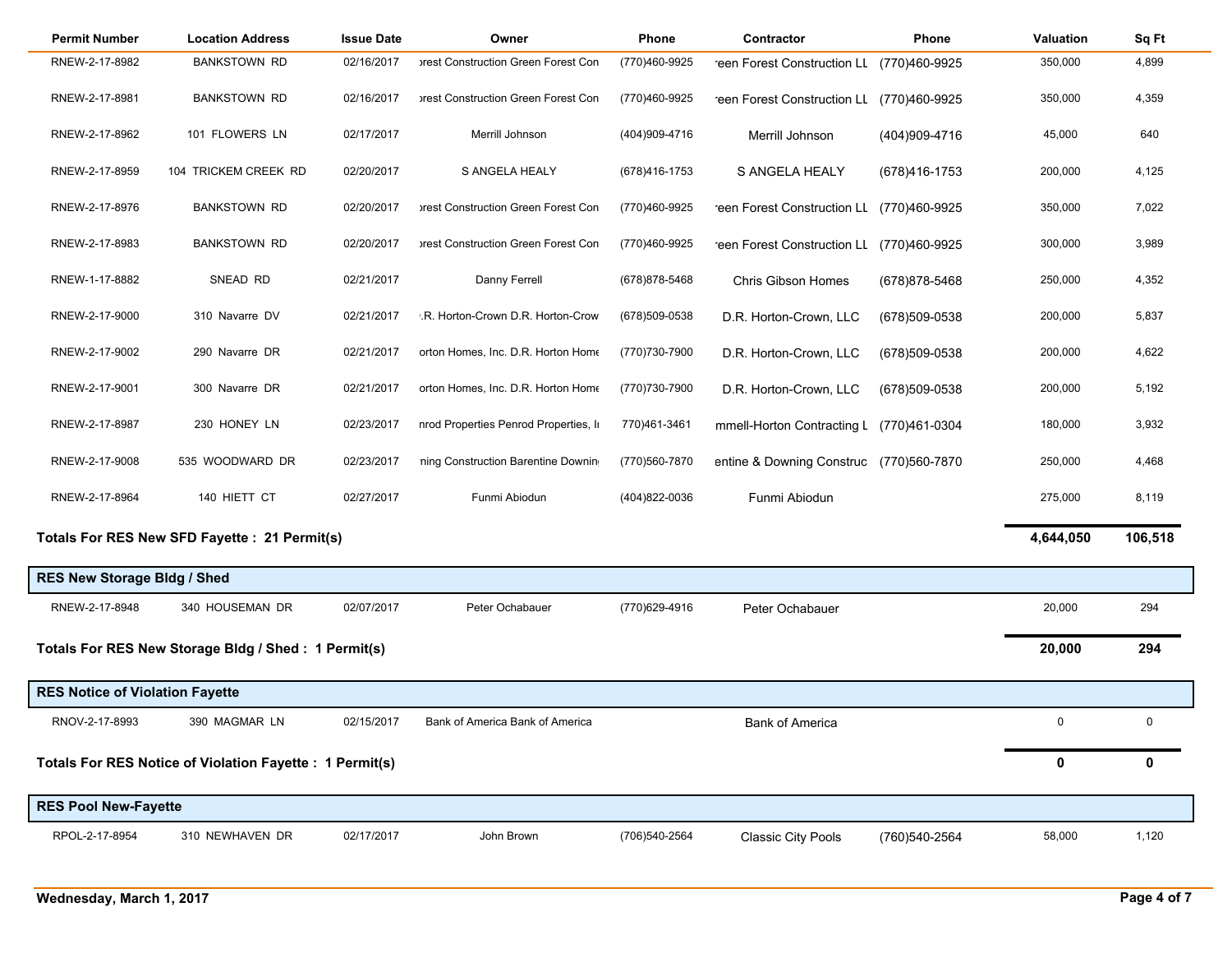| <b>Permit Number</b>                      | <b>Location Address</b>                                           | <b>Issue Date</b> | Owner                  | <b>Phone</b>   | Contractor                                        | Phone         | Valuation      | Sq Ft     |
|-------------------------------------------|-------------------------------------------------------------------|-------------------|------------------------|----------------|---------------------------------------------------|---------------|----------------|-----------|
| RPOL-2-17-9025                            | EAST OF 768 GOZA RD                                               | 02/27/2017        | Josh Ray               | (678) 878-5468 | novative Roofing Group, In                        |               | 40,000         | 693       |
|                                           | Totals For RES Pool New-Fayette : 2 Permit(s)                     |                   |                        |                |                                                   |               | 98,000         | 1,813     |
| <b>RES Renov Remodel Interior Space</b>   |                                                                   |                   |                        |                |                                                   |               |                |           |
| RREN-7-15-7118                            | 185 WHITE OAK WAY                                                 | 02/02/2017        | Chris McCord           | (770)712-2988  | Frame to Finish                                   | (770)982-4760 | 3,118          | 199       |
| RREN-1-17-8895                            | 190 BROOKSHIRE DR                                                 | 02/13/2017        | <b>Barry Abshire</b>   | (770)312-7821  | Heritage Builders Inc                             | (770)833-0533 | 62,000         | 2,074     |
| RREN-2-17-8985                            | 119 MASSENGALE RD                                                 | 02/24/2017        | Mary Ruth Bowman       | (770) 856-1209 | <b>\Il Purpose Enterprises, LL( (404)379-8816</b> |               | 15,000         | 0         |
| RREN-2-17-9011                            | 175 RED OAK DR                                                    | 02/27/2017        | John Borg              | (770)461-6775  | & J Remodeling of GA, LL( (478) 957-4056          |               | 20,000         | 144       |
|                                           | Totals For RES Renov Remodel Interior Space : 4 Permit(s)         |                   |                        |                |                                                   |               | 100,118        | 2,417     |
| <b>RES Renov Remodel SFD Fayette</b>      |                                                                   |                   |                        |                |                                                   |               |                |           |
| RREN-1-17-8921                            | 2360 HIGHWAY 85 RD                                                | 02/10/2017        | Gabriella Nanci        | (404) 323-1147 | <b>TRI Septiem Development</b>                    | (678)887-2448 | 65,000         | 1,845     |
|                                           | Totals For RES Renov Remodel SFD Fayette : 1 Permit(s)            |                   |                        |                |                                                   |               | 65,000         | 1,845     |
| <b>RES Repair SFD Fayette</b>             |                                                                   |                   |                        |                |                                                   |               |                |           |
| RRRP-2-17-8951                            | 386 BANKS RD                                                      | 02/13/2017        | Porcia Johnson         | (678) 576-3172 | Paces Contracting Co.                             | (770)482-4152 | 21,000         | 537       |
|                                           | Totals For RES Repair SFD Fayette : 1 Permit(s)                   |                   |                        |                |                                                   |               | 21,000         | 537       |
| <b>RES Stand Alone E Charging Station</b> |                                                                   |                   |                        |                |                                                   |               |                |           |
| RSAE-2-17-8958                            | 204 BORDEAUX DR                                                   | 02/14/2017        | Milton Gooch           | (678) 592-2763 | R. S. Andrews                                     | (770)454-1800 | 1,359          | $\pmb{0}$ |
|                                           | Totals For RES Stand Alone E Charging Station : 1 Permit(s)       |                   |                        |                |                                                   |               | 1,359          | 0         |
|                                           | <b>RES Stand Alone E New Electrical Service</b>                   |                   |                        |                |                                                   |               |                |           |
| RSAE-2-17-8953                            | 150 CHEROKEE PL                                                   | 02/21/2017        | Steven (Albert) Folden | (770)461-4572  | Charles J Duff                                    | (770)480-1118 | $\overline{1}$ | 0         |
|                                           | Totals For RES Stand Alone E New Electrical Service : 1 Permit(s) |                   |                        |                |                                                   |               | $\mathbf 1$    | 0         |
| <b>RES Stand Alone E Septic Lift Pump</b> |                                                                   |                   |                        |                |                                                   |               |                |           |
| RSAE-2-17-8970                            | 170 GRISTMILL DR                                                  | 02/15/2017        | <b>Cory Simmons</b>    | (928) 246-0316 | Cory Simmons                                      | (928)246-0316 | 650            | 0         |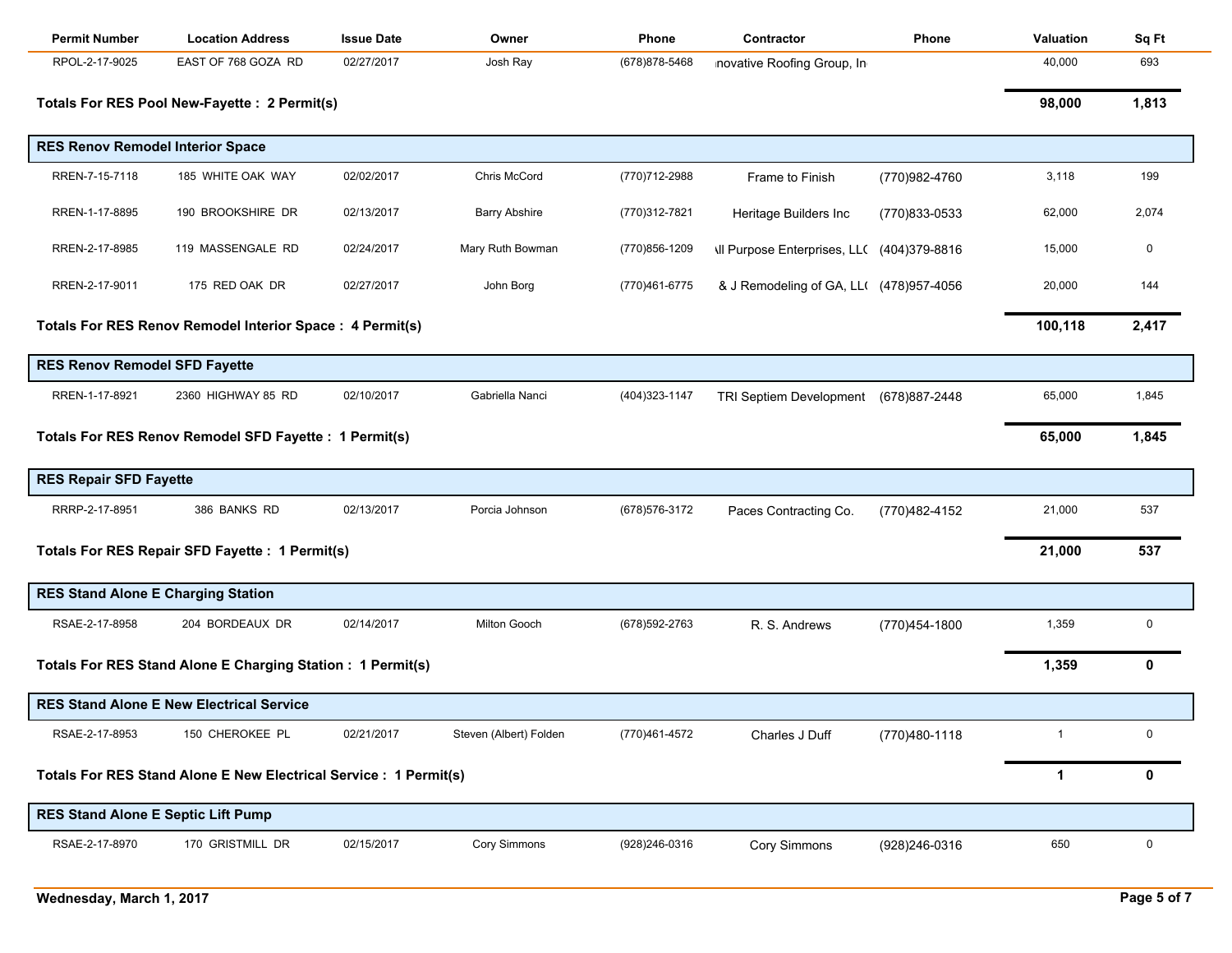| <b>Permit Number</b>                                           | <b>Location Address</b>                                     | <b>Issue Date</b> | Owner                    | Phone          | Contractor                 | Phone          | Valuation               | Sq Ft        |
|----------------------------------------------------------------|-------------------------------------------------------------|-------------------|--------------------------|----------------|----------------------------|----------------|-------------------------|--------------|
| RSAE-2-17-9031                                                 | 115 POPLAR WAY                                              | 02/27/2017        | Shelly Peterson          | (267) 872-8204 | RHJ Electric Inc.          | (678) 333-7295 | 850                     | $\mathbf 0$  |
|                                                                | Totals For RES Stand Alone E Septic Lift Pump : 2 Permit(s) |                   |                          |                |                            |                | 1,500                   | 0            |
|                                                                | <b>RES Stand Alone E Service Change</b>                     |                   |                          |                |                            |                |                         |              |
| RSAE-2-17-8986                                                 | 183 BUSBIN RD                                               | 02/14/2017        | Antonio Coppolino        | (770)461-1713  | Antonio Coppolino          | (770)461-1713  | 20                      | $\mathbf 0$  |
|                                                                | Totals For RES Stand Alone E Service Change : 1 Permit(s)   |                   |                          |                |                            |                | 20                      | $\mathbf{0}$ |
|                                                                | <b>RES Stand Alone E Service Upgrade</b>                    |                   |                          |                |                            |                |                         |              |
| RSAE-2-17-8956                                                 | 518 HIGHWAY 314 WAY                                         | 02/20/2017        | Cord Eads                | (678) 603-7350 | Cord Eads                  | (678) 603-7350 | $\overline{\mathbf{1}}$ | 0            |
|                                                                | Totals For RES Stand Alone E Service Upgrade : 1 Permit(s)  |                   |                          |                |                            |                | $\mathbf{1}$            | $\mathbf{0}$ |
|                                                                | <b>RES Stand Alone M HVAC - Replacement</b>                 |                   |                          |                |                            |                |                         |              |
| RSAM-1-17-8945                                                 | 404 BROOKS WOOLSEY RD                                       | 02/01/2017        | Chris Bottka             | (404) 668-6720 | <b>Trinity Air</b>         | (770)486-1919  | 5,826                   | 0            |
| RSAM-1-17-8946                                                 | 125 TURNBERRY CIR                                           | 02/01/2017        | <b>Harold Bost</b>       | (770)719-0638  | <b>Trinity Air</b>         | (770)486-1919  | 15,443                  | 0            |
| RSAM-2-17-8952                                                 | 252 EBENEZER RD                                             | 02/06/2017        | John McClanahan          | (770) 632-7574 | <b>Trinity Air</b>         | (770)486-1919  | 23,157                  | 0            |
| RSAM-2-17-8955                                                 | 155 NANDOVER WAY                                            | 02/07/2017        | Joseph & Lisa Callahan   | (770) 651-9971 | ood to Go Cooling & Heatir | (678)237-6545  | 14,000                  | 0            |
| RSAM-2-17-8973                                                 | 175 HERITAGE WAY                                            | 02/13/2017        | Maria Bradford           | 404-667-8535   | Oxford Htg. & Air          | (770) 787-6870 | 800                     | 0            |
| RSAM-2-17-8974                                                 | 120 THE BY WAY                                              | 02/14/2017        | <b>CHARLES CARPENTER</b> |                | Estes Heating & Air        | (404)366-0509  | 7,187                   | 0            |
| RSAM-2-17-8995                                                 | 120 PEBBLE BEACH DR                                         | 02/16/2017        | Joe Carbone              | (404) 556-1004 | Reliable Heating & Air LLC | (770)594-9969  | 6,340                   | 0            |
| RSAM-2-17-8999                                                 | 560 EMERALD LAKE DR                                         | 02/17/2017        | Alan R. Hutson           | 612-730-4283   | Reliable Heating & Air LLC | (770)594-9969  | 6,500                   | 0            |
| RSAM-1-17-8943                                                 | 130 ELI RUN                                                 | 02/21/2017        | Janet Dawkins            | (770)461-4547  | Alley's Heating & Air      | (770)296-2519  | 2,000                   | 0            |
| Totals For RES Stand Alone M HVAC - Replacement : 9 Permit(s)  |                                                             |                   |                          |                |                            |                | 81,253                  | 0            |
|                                                                | <b>RES Stand Alone P Water Heater Change</b>                |                   |                          |                |                            |                |                         |              |
| RSAP-1-17-8863                                                 | 168 EBENEZER CHURCH RD                                      | 02/22/2017        | Scott & Bethanne Parker  | (400)639-4793  | Bynum & Sons Plumbing      | (770) 736-8283 | 800                     | 0            |
| Totals For RES Stand Alone P Water Heater Change : 1 Permit(s) |                                                             |                   |                          |                |                            |                |                         | 0            |